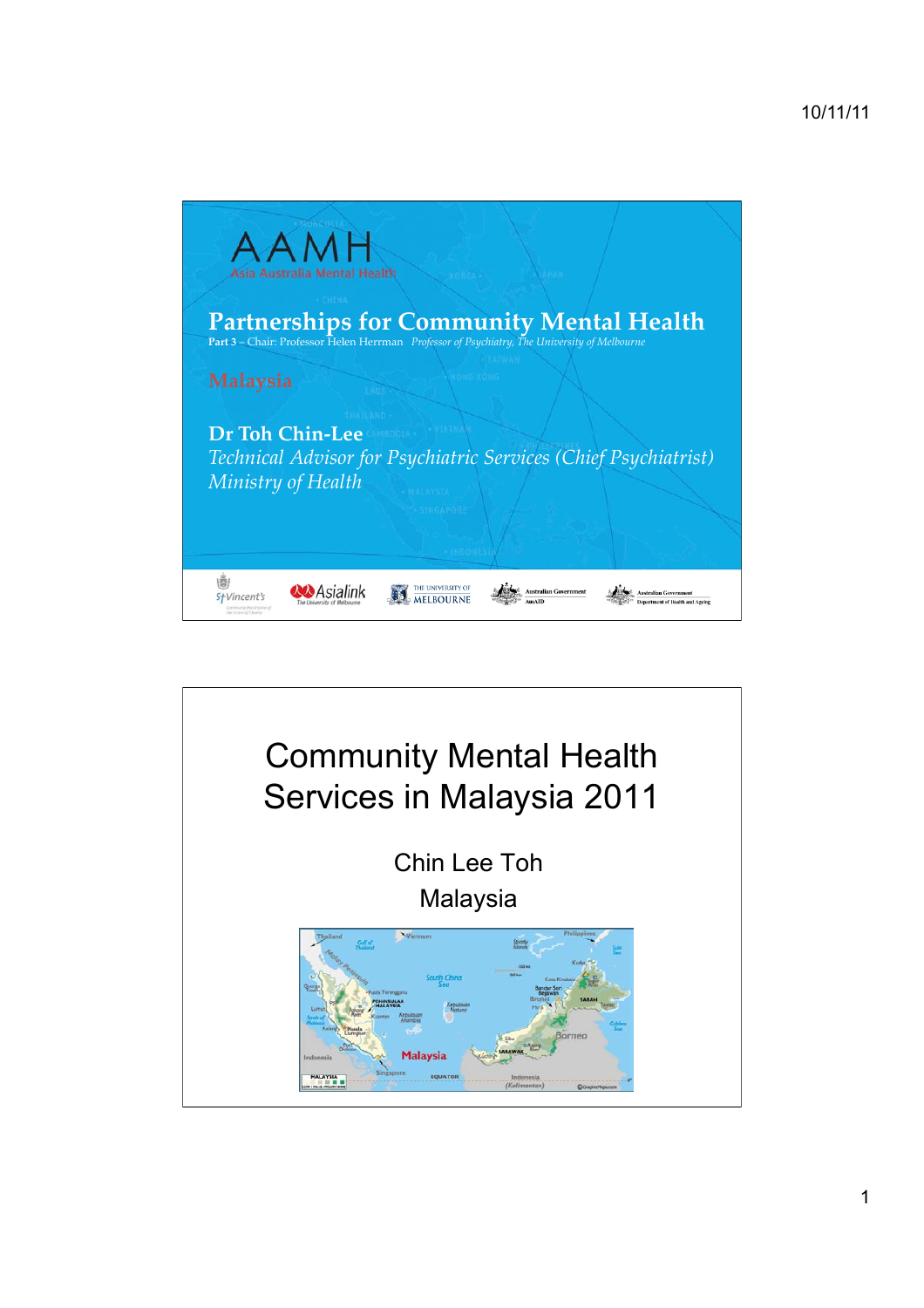

- Provided by MOH, Universities, private sector
- MOH hospitals vs public health
- Community psychiatry services mainly via hospitals in MOH  $\rightarrow$  hospital-based community psychiatry teams

#### Hospital-based community psychiatry teams

Site: as near as possible to psychiatric hospitals and general hospital psychiatric units.

Service operations: at home as much as possible or nearest home (e.g. nearest clinic etc)

Education to patients on aspects of illness, medication adherence, ADL, early warning signs etc Family education Help with getting jobs (may liaise with job placement services of hospital) Collaborate with key local figures e.g. village leaders etc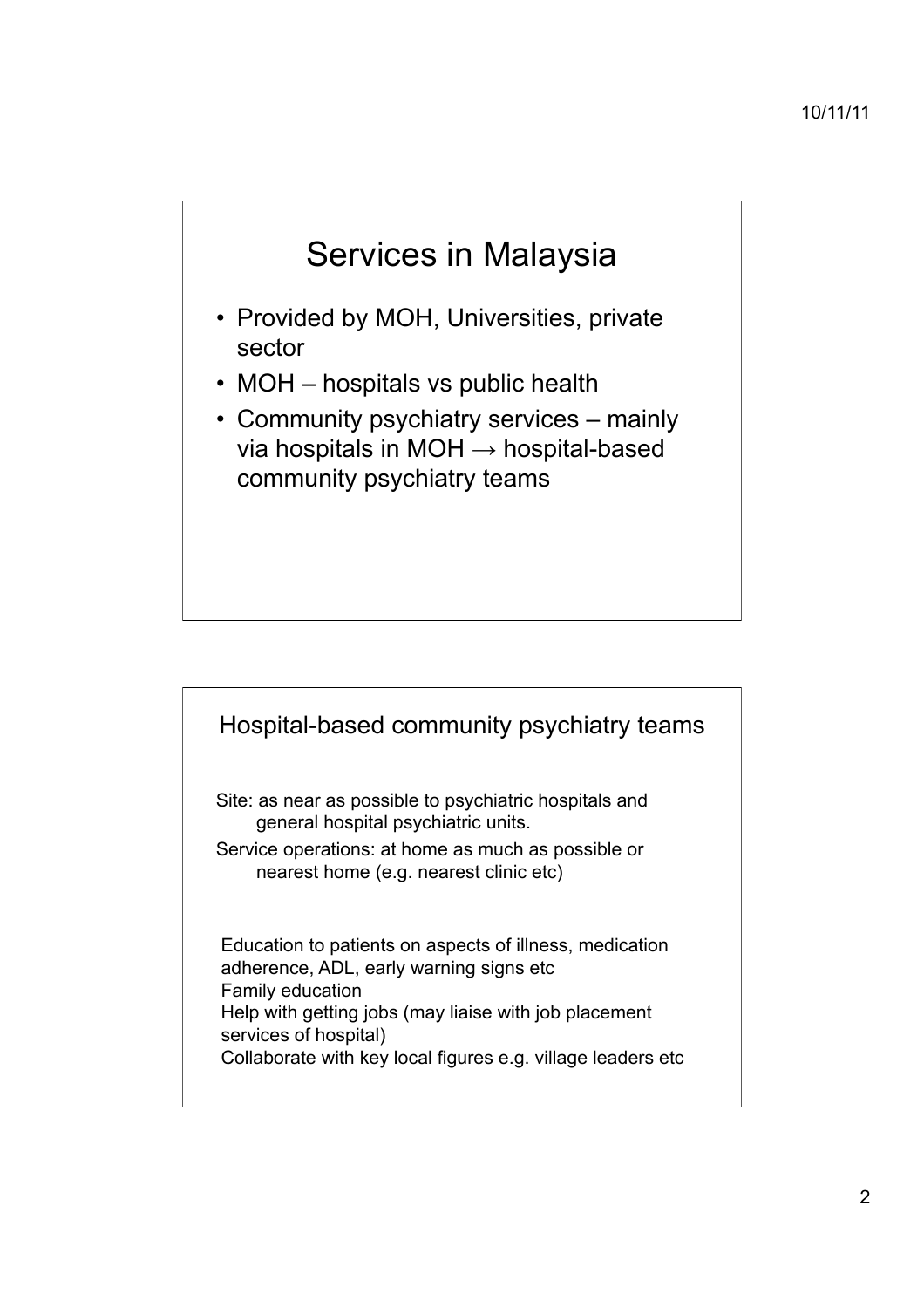#### Hospital-based community psychiatry teams - 2

Assertive Community team Acute home care Follow up of Level 1 and 2 patients

## **Outcomes**

- Increased patient and family satisfaction
- Increased quality of care
- Increased compliance
- Reduction in relapse
- Reduction in admissions
- Less congestion in hospitals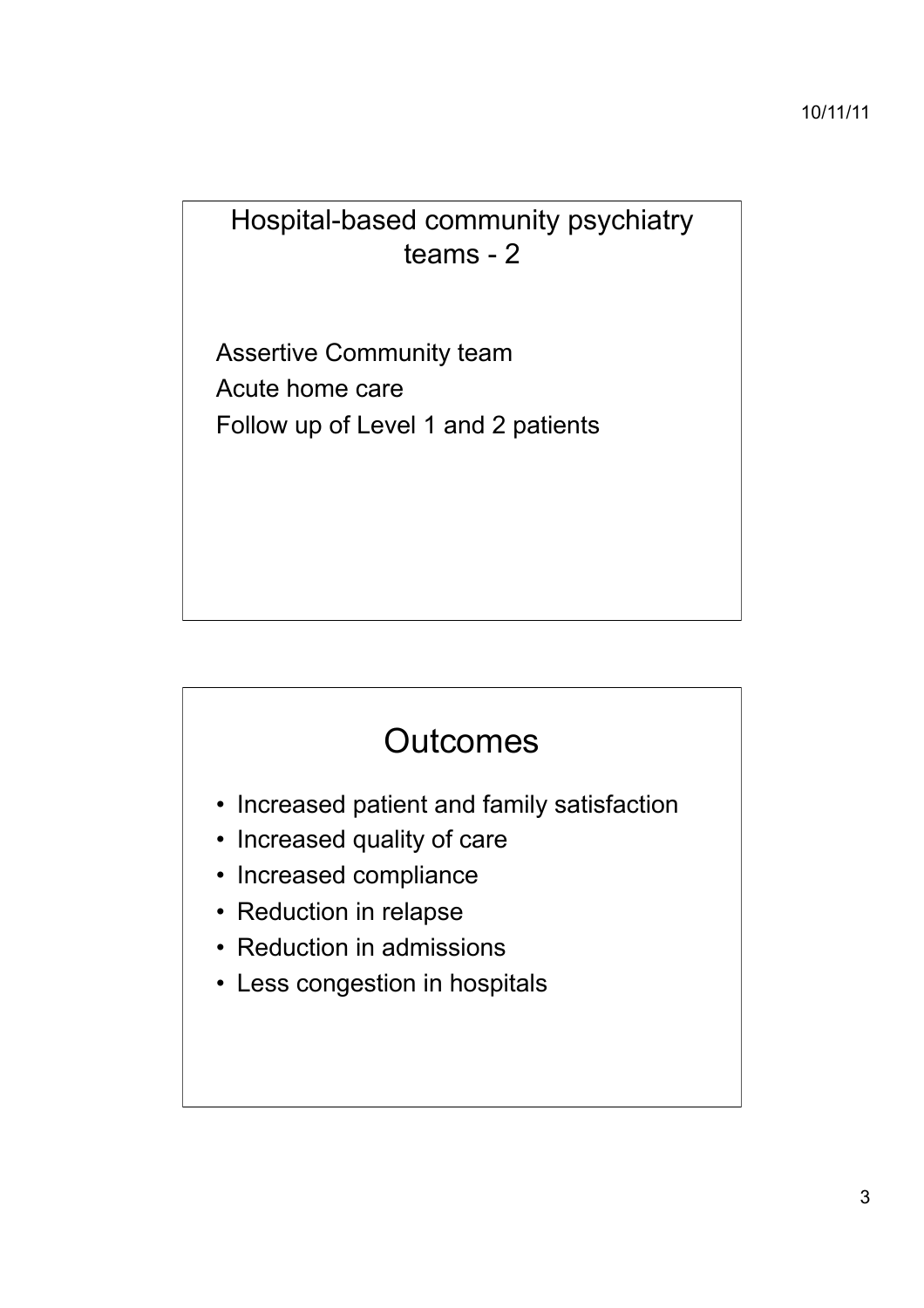# Mental Health Act 2001

- ! **Passed : Sept 2001**
- ! **Royal Assent : 6 Sept 2001**
- ! **Gazetted : 27 Sept 2001**
- ! **Enforced : 15 June 2010**
- ! **Contents : 12 Parts 94 Sections**

### MHA 2001 : Care in Psychiatric **Faclilities**

- M.O./ R.M.P., preferably psychiatrists to provide care
- Services available at all times
- Patient care plan is individualized
- Geriatric patients or minors placed in appropriate facilities to prevent physical or emotional harm.
- Discharge from Psychiatric hospital care of relative with referral and medicines.
- May be discharged care of self from Psychiatric hospital if approved by psychiatrist.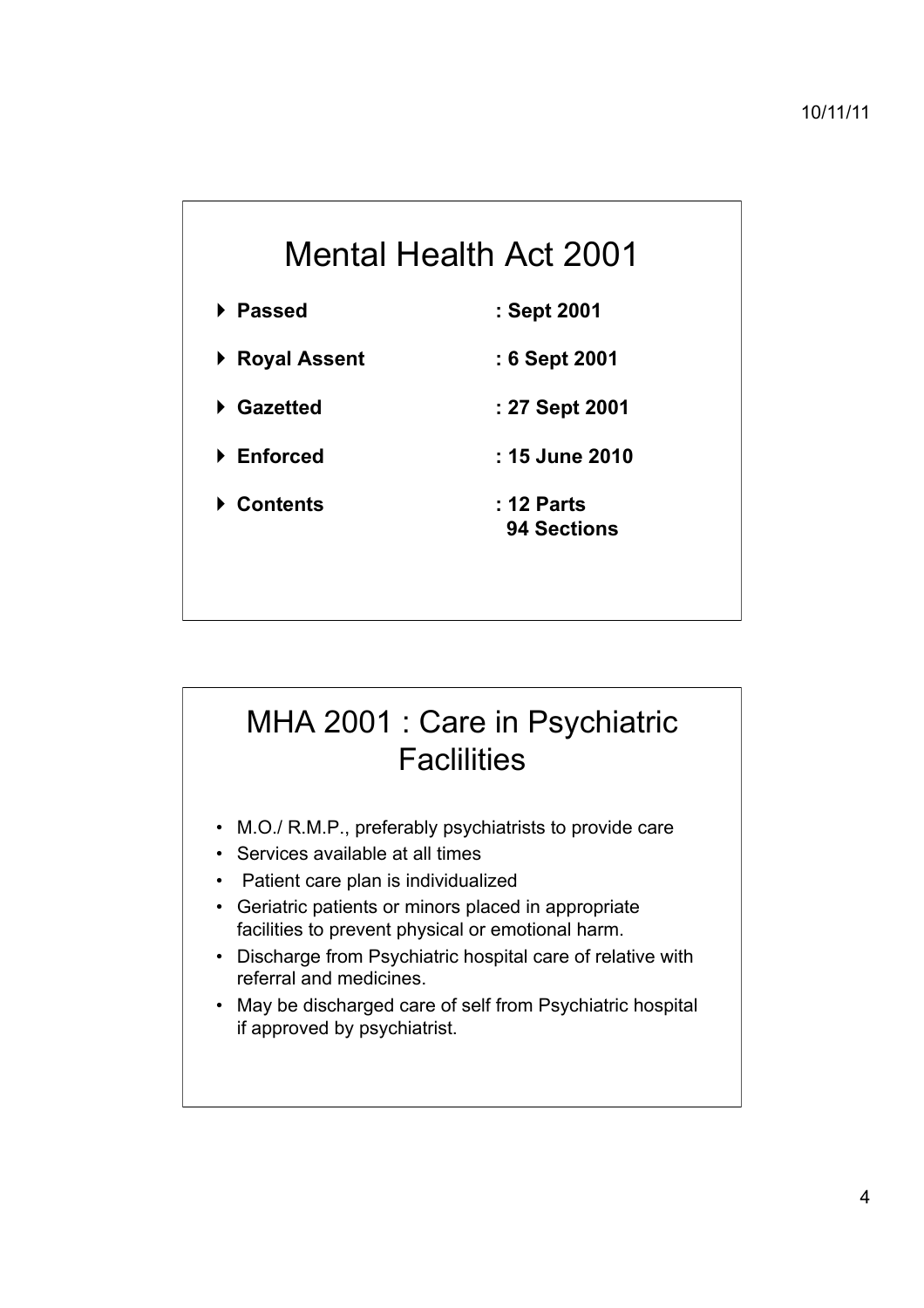